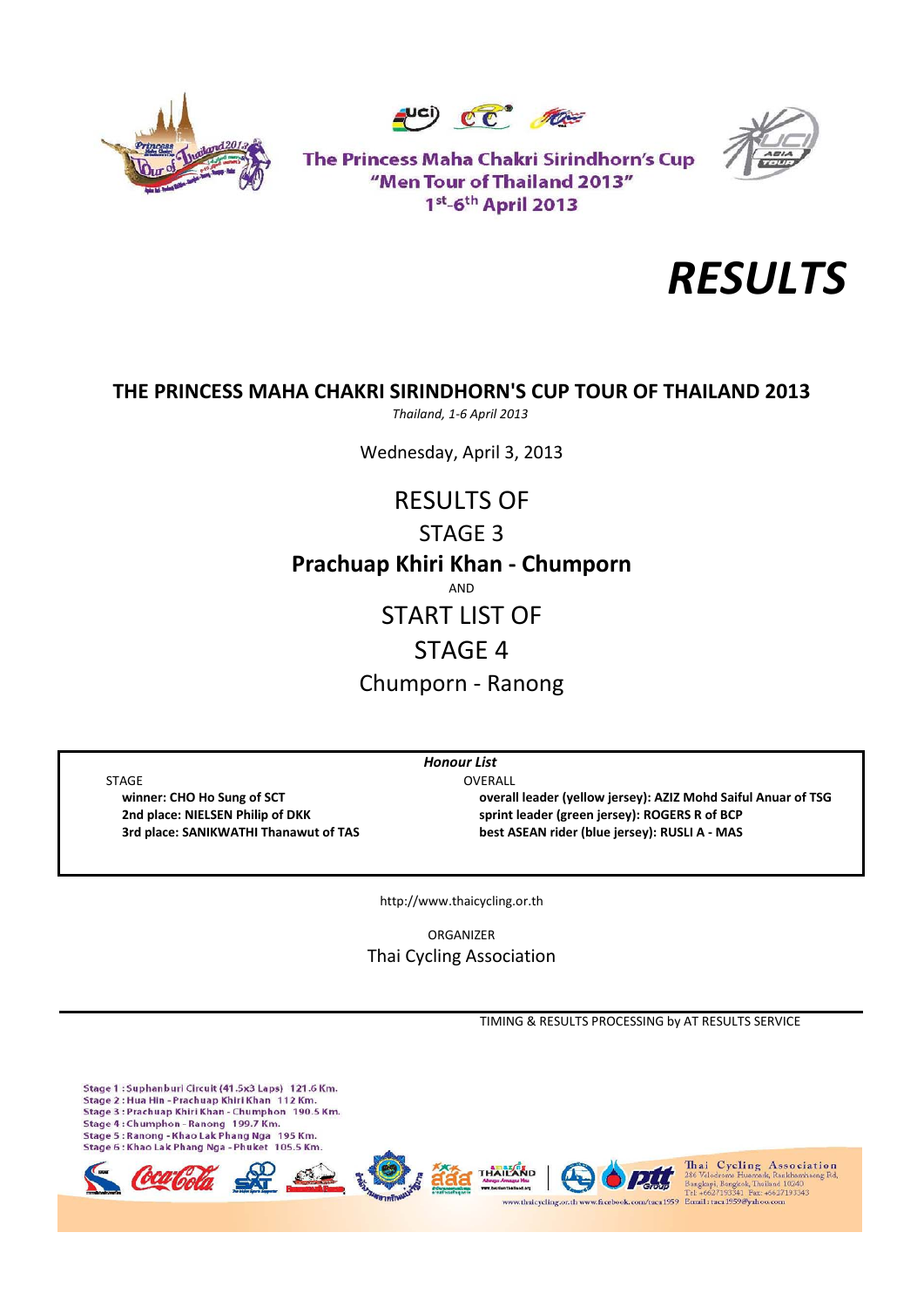#### *COMMISSAIRES' COMMUNIQUE on Wednesday, April 3, 2013*

- **1** INFORMATION OF STAGE 2 **a.** After investigation by the Commissaires' Panel, penalty to Rider no. 23 (PETERSEN Soren of DKK) was changed to UCI regulations 12.1.040 Paragraph 19.2 ‐ Sheltering behind or falling into the slip stream of a vehicle for some time Fine / Penalty CHF17 and 20" penalty per offence x 2 times nbr. 23 PETERSEN Soren UCI code DEN19671007 of DKK
	- **b.** Rider no. 23 (PETERSEN Soren of DKK) punctured after the last 3km mark in stage 2, he was credited with group time 2:31:11.
- **2** INFORMATION OF STAGE 3 Riders no. 65 (YOSHIDA Hayato of SMN), no. 114 (KWOK Ho Ting Marco of HKG), no.155 (YORDSUWAN Setthawut of THA) no.165 (VOLIK Konstantin of UZB) crashed after the last 3km mark in stage 3, they were credited with group time 4:35:59.
- **3** PENALTY UCI regulations 12.1.040 Paragraph 29 ‐ Insults Fine / Penalty Any licence-holder: CHF33 nbr. 73 ISGANDAROV Tural UCI code AZE19920112 of BCP
- **4** Jersey Leader & Wearer in Stage 4

| YELLOW | No. 92 AZIZ. M of TSG   |
|--------|-------------------------|
| GREEN  | No. 71 ROGERS. R of BCP |
| BLUE   | No. 134 RUSLI. A of MAS |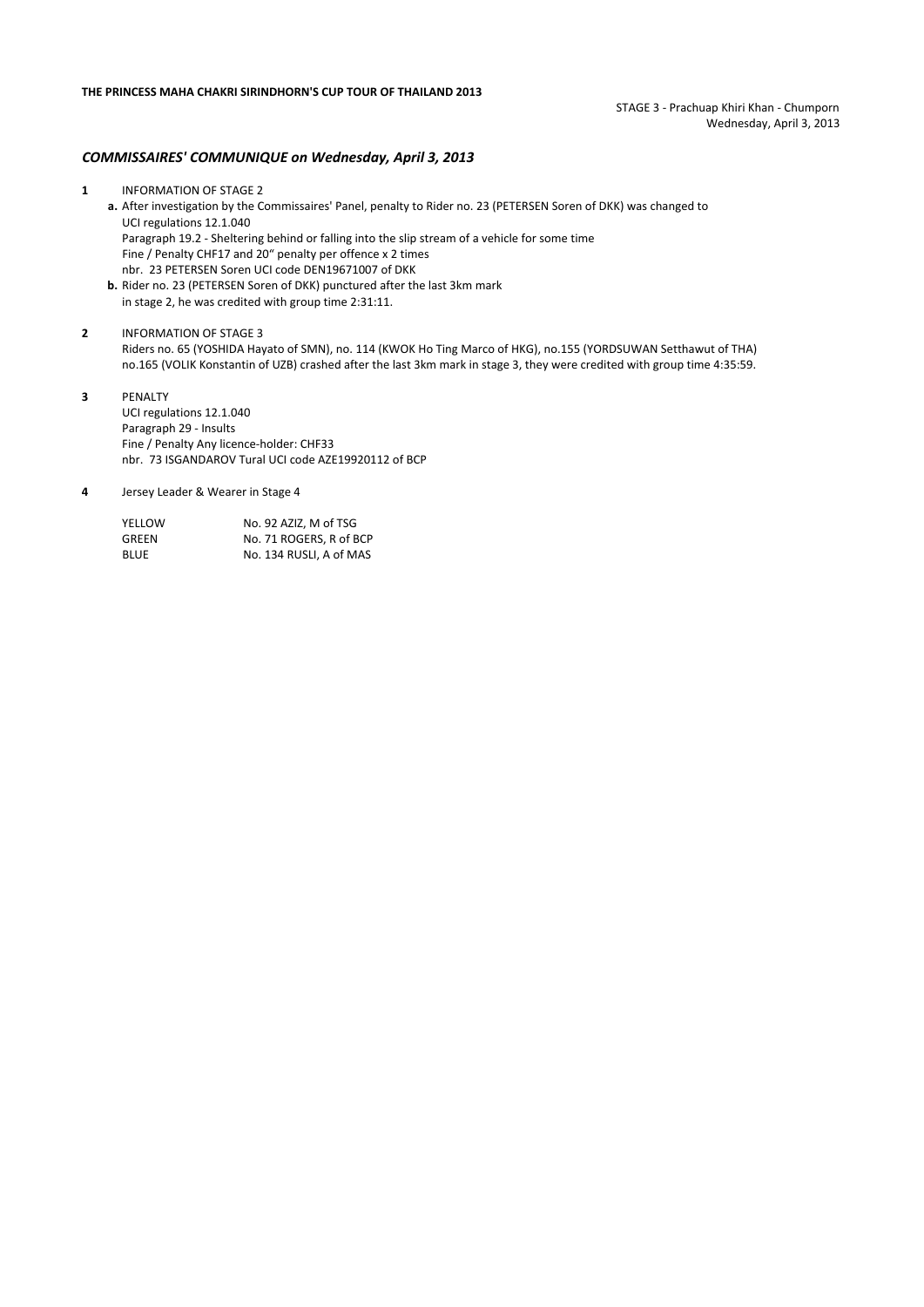STAGE 3 ‐ Prachuap Khiri Khan ‐ Chumporn Wednesday, April 3, 2013 09:00 Distance : 190.5 km Average Speed of Winner : 41.42km/hr Sunny

## *STAGE INDIVIDUAL CLASSIFICATION*

| <b>PLACE</b> | NO             | <b>NAT</b> | SURNAME, NAME        |                                     | <b>TEAM</b>              | <b>TIME</b> |                | <b>GAP BONUSES</b> | PENALTY |
|--------------|----------------|------------|----------------------|-------------------------------------|--------------------------|-------------|----------------|--------------------|---------|
| 1            | 52             | <b>KOR</b> | 19740615             | CHO Ho Sung                         | <b>SCT</b>               | 4:35:59     |                | 10                 |         |
| 2            | 21             | <b>DEN</b> | 19870831             | <b>NIELSEN Philip</b>               | <b>DKK</b>               | 4:35:59     | 00:00          | 06                 |         |
| 3            | 214            | <b>THA</b> | 19930613             | SANIKWATHI Thanawut                 | <b>TAS</b>               | 4:35:59     | 00:00          | 04                 |         |
| 4            | 71             | AUS        | 19780425             | <b>ROGERS Rico</b>                  | <b>BCP</b>               | 4:35:59     | 00:00          | 00                 |         |
| 5            | 31             | POL        | 19810401             | <b>WIESIAK Mariusz</b>              | <b>MTR</b>               | 4:35:59     | 00:00          | 00                 |         |
| 6            | 95             | MAS        | 19880915             | SALLEH Mohd Harrif                  | <b>TSG</b>               | 4:35:59     | 00:00          | 00                 |         |
| 7            | 201            | AUS        | 19891109             | VAN DER PLOEG Paul                  | <b>STG</b>               | 4:35:59     | 00:00          | 00                 |         |
| 8            | 195            | <b>INA</b> | 19830626             | PRIYA PRASETYA Heksa                | EDH                      | 4:35:59     | 00:00          | 00                 |         |
| 9            | 15             | <b>KOR</b> | 19880928             | LEE Ki Suk                          | <b>CCN</b>               | 4:35:59     | 00:00          | 02                 |         |
| 10           | 164            | UZB        | 19860522             | <b>KARIMOV Ruslan</b>               | <b>UZB</b>               | 4:35:59     | 00:00          | 00                 |         |
| $11\,$       | 91             | MAS        | 19831210             | SALLEH Mohd Zamri                   | <b>TSG</b>               | 4:35:59     | 00:00          | $00\,$             |         |
| 12           | 82             | PHI        | 19920702             | AQUINO Jerry JR                     | T7E                      | 4:35:59     | 00:00          | 00                 |         |
| 13           | 55             | <b>KOR</b> | 19930618             | PARK Kyoung Ho                      | <b>SCT</b>               | 4:35:59     | 00:00          | 00                 |         |
| 14           | 84             | PHI        | 19820726             | <b>HUALDA Ronnel</b>                | T7E                      | 4:35:59     | 00:00          | 00                 |         |
| 15           | 183            | AUS        | 19880119             | REPACHOLI Douglas                   | COP                      | 4:35:59     | 00:00          | 00                 |         |
| 16           | 154            | <b>THA</b> | 19880323             | SAI-UDOMSIL Phuchong                | <b>THA</b>               | 4:35:59     | 00:00          | 00                 |         |
| 17           | 185            | AUS        | 19870819             | <b>WILLIAMS Andrew</b>              | COP                      | 4:35:59     | 00:00          | 00                 |         |
| 18           | $\mathbf{1}$   | <b>JPN</b> | 19841227             | NAKAJIMA Yasuharu                   | AIS                      | 4:35:59     | 00:00          | 00                 |         |
| 19           | 205            | AUS        | 19881210             | <b>SMYTH Alexander</b>              | <b>STG</b>               | 4:35:59     | 00:00          | 00                 |         |
| 20           | 184            | AUS        | 19851031             | <b>WALKER William</b>               | COP                      | 4:35:59     | 00:00          | 00                 |         |
| 21           | 153            | <b>THA</b> | 19911018             | LIPHONGYU Nawuti                    | <b>THA</b>               | 4:35:59     | 00:00          | 00                 |         |
| 22           | 171            | VIE        | 19890924             | <b>BUI Minh Thuy</b>                | <b>VIE</b>               | 4:35:59     | 00:00          | $00\,$             |         |
| 23           | 14             | AUS        | 19880925             | <b>JONES Caleb</b>                  | <b>CCN</b>               | 4:35:59     | 00:00          | $00\,$             |         |
| 24           | 115            | <b>HKG</b> | 19940120             | LEUNG Chun Wing                     | <b>HKG</b>               | 4:35:59     | 00:00          | 00                 |         |
| 25           | 72             | AZE        | 19870212             | <b>ASADOV Elchin</b>                | <b>BCP</b>               | 4:35:59     | 00:00          | 03                 |         |
| 26           | 102            | <b>TPE</b> |                      |                                     | <b>TPE</b>               |             |                | 00                 |         |
|              |                |            | 19851228<br>19660610 | <b>HUNG Kun Hung</b>                |                          | 4:35:59     | 00:00<br>00:00 |                    |         |
| 27           | 11             | <b>NED</b> |                      | <b>NEDERLOF Leendertarie</b>        | <b>CCN</b><br><b>STG</b> | 4:35:59     |                | 00                 |         |
| 28           | 203            | AUS        | 19780617             | <b>HALL Bradeley</b>                |                          | 4:35:59     | 00:00          | 00                 |         |
| 29           | 151            | <b>THA</b> | 19890318             | <b>BOONRATANATHANAKORN Thurakit</b> | <b>THA</b>               | 4:35:59     | 00:00          | 00                 |         |
| 30           | 123            | KAZ        | 19940530             | <b>MARUKHIH Vitaliy</b>             | KAZ                      | 4:35:59     | 00:00          | 00                 |         |
| 31           | 101            | <b>TPE</b> | 19850622             | <b>WU Po Hung</b>                   | <b>TPE</b>               | 4:35:59     | 00:00          | 00                 |         |
| 32           | 182            | AUS        | 19781126             | <b>BARENDILLA Carlo</b>             | COP                      | 4:35:59     | 00:00          | 00                 |         |
| 33           | 175            | <b>VIE</b> | 19921204             | <b>TRINH Duc Tam</b>                | VIE                      | 4:35:59     | 00:00          | 04                 |         |
| 34           | 163            | <b>UZB</b> | 19910405             | <b>GORBACHEV Gleb</b>               | <b>UZB</b>               | 4:35:59     | 00:00          | 00                 |         |
| 35           | $\overline{2}$ | <b>JPN</b> | 19871122             | FUKUDA Shimpei                      | AIS                      | 4:35:59     | 00:00          | 00                 |         |
| 36           | 181            | AUS        | 19620202             | <b>MCMURDO Hilton</b>               | COP                      | 4:35:59     | 00:00          | 00                 |         |
| 37           | 212            | <b>THA</b> | 19910311             | RUANPAE Jakapan                     | <b>TAS</b>               | 4:35:59     | 00:00          | 00                 |         |
| 38           | 121            | KAZ        | 19940127             | <b>ASTAFYEV Stepan</b>              | KAZ                      | 4:35:59     | 00:00          | 00                 |         |
| 39           | 54             | <b>KOR</b> | 19930422             | <b>LEE Seung Kwon</b>               | <b>SCT</b>               | 4:35:59     | 00:00          | 03                 |         |
| 40           | 152            | <b>THA</b> | 19910405             | <b>CHANGPAD Kritsada</b>            | <b>THA</b>               | 4:35:59     | 00:00          | 00                 |         |
| 41           | 104            | <b>TPE</b> | 19940621             | LIU En Chieh                        | <b>TPE</b>               | 4:35:59     | 00:00          | $00\,$             |         |
| 42           | 134            | MAS        | 19870205             | RUSLI Amir Mustafa                  | MAS                      | 4:35:59     | 00:00          | 00                 |         |
| 43           | 74             | IRL        | 19880720             | McCONVEY Conner                     | <b>BCP</b>               | 4:35:59     | 00:00          | 00                 |         |
| 44           | 105            | <b>TPE</b> | 19920313             | TSENG Yi Hao                        | <b>TPE</b>               | 4:35:59     | 00:00          | 00                 |         |
| 45           | 122            | KAZ        | 19940923             | <b>KAZANTSEV Timur</b>              | KAZ                      | 4:35:59     | 00:00          | 00                 |         |
| 46           | 73             | AZE        | 19920112             | <b>ISGANDAROV Tural</b>             | <b>BCP</b>               | 4:35:59     | 00:00          | 00                 |         |
| 47           | 174            | <b>VIE</b> | 19891022             | <b>TANG Tri Hung</b>                | VIE                      | 4:35:59     | 00:00          | 00                 |         |
| 48           | 191            | AUS        | 19730106             | <b>HOLLANDS Eddy</b>                | EDH                      | 4:35:59     | 00:00          | 00                 |         |
| 49           | 44             | SIN        | 19901214             | <b>GOH Choon Huat</b>               | WIL                      | 4:35:59     | 00:00          | 00                 |         |
| 50           | 92             | MAS        | 19860719             | AZIZ Mohd Saiful Anuar              | <b>TSG</b>               | 4:35:59     | 00:00          | 00                 |         |
| 51           | 111            | <b>HKG</b> | 19910505             | CHOI Ki Ho                          | HKG                      | 4:35:59     | 00:00          | 00                 |         |
| 52           | 25             | <b>DEN</b> | 19890605             | <b>WARSOE Emil</b>                  | <b>DKK</b>               | 4:35:59     | 00:00          | 00                 |         |
| 53           | 172            | VIE        | 19880712             | HO Van Phuc                         | VIE                      | 4:35:59     | 00:00          | 00                 |         |
| 54           | 131            | MAS        | 19860409             | AHMAD LUTFI Muhammad Fauzan         | MAS                      | 4:35:59     | 00:00          | 00                 |         |
| 55           | 173            | VIE        | 19930919             | <b>NGUYEN Hoang Sang</b>            | VIE                      | 4:35:59     | 00:00          | 00                 |         |
| 56           | 33             | <b>JPN</b> | 19910629             | KOMAKI Yuya                         | <b>MTR</b>               | 4:35:59     | 00:00          | 00                 |         |
| 57           | 204            | AUS        | 19831109             | <b>MORLEY Henry</b>                 | <b>STG</b>               | 4:35:59     | 00:00          | 00                 |         |
| 58           | 83             | PHI        | 19850911             | GALEDO Mark John                    | T7E                      | 4:35:59     | 00:00          | 00                 |         |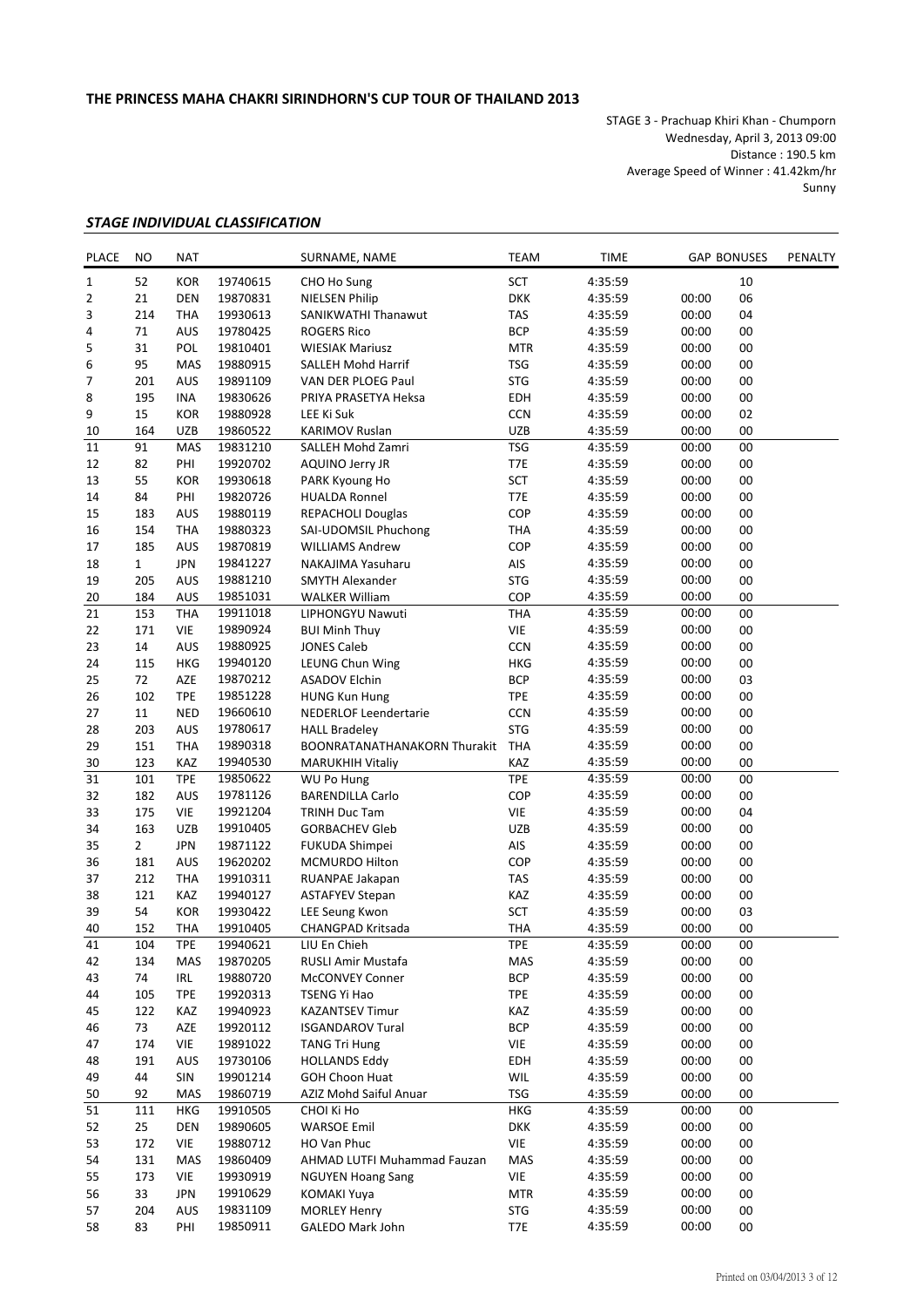| 59 | 211                | <b>THA</b> | 19860125 | <b>THANCHAI Tanasak</b>      | <b>TAS</b> | 4:35:59    | 00:00 | 00 |
|----|--------------------|------------|----------|------------------------------|------------|------------|-------|----|
| 60 | 24                 | <b>DEN</b> | 19900131 | RASMUSSSEN Nicki             | <b>DKK</b> | 4:35:59    | 00:00 | 00 |
| 61 | 61                 | <b>JPN</b> | 19850621 | <b>HATANAKA Yusuke</b>       | SMN        | 4:35:59    | 00:00 | 00 |
| 62 | 112                | <b>HKG</b> | 19910208 | <b>CHEUNG King Lok</b>       | <b>HKG</b> | 4:35:59    | 00:00 | 00 |
| 63 | 132                | MAS        | 19901226 | ALIAS Ahmad Fakhrullah       | MAS        | 4:35:59    | 00:00 | 00 |
| 64 | 53                 | <b>KOR</b> | 19940711 | KO Do Kyun                   | <b>SCT</b> | 4:35:59    | 00:00 | 00 |
| 65 | 202                | <b>AUS</b> | 19850424 | <b>ENGLISH Peter</b>         | <b>STG</b> | 4:35:59    | 00:00 | 00 |
| 66 | 135                | MAS        | 19860620 | ZAINAL Mohd Nor Rizuan       | MAS        | 4:35:59    | 00:00 | 00 |
| 67 | 213                | <b>THA</b> | 19930925 | SAIUDOMSIL Puchol            | <b>TAS</b> | 4:35:59    | 00:00 | 00 |
| 68 | 133                | MAS        | 19870726 | MISBAH Muhamad Rauf Nur      | MAS        | 4:35:59    | 00:00 | 00 |
| 69 | 63                 | <b>JPN</b> | 19890722 | NONAKA Ryoma                 | SMN        | 4:35:59    | 00:00 | 00 |
| 70 | 75                 | <b>UKR</b> | 19840108 | SURUTKOVYCH Oleksandr        | <b>BCP</b> | 4:35:59    | 00:00 | 00 |
| 71 | 124                | KAZ        | 19941221 | MORDVINTSEV Kirill           | KAZ        | 4:35:59    | 00:00 | 00 |
| 72 | 145                | <b>MYA</b> | 19900207 | That Paing Htwe              | <b>MYA</b> | 4:35:59    | 00:00 | 00 |
| 73 | 32                 | <b>KOR</b> | 19861015 | KIM Do Hyoung                | <b>MTR</b> | 4:35:59    | 00:00 | 00 |
| 74 | 162                | UZB        | 19850918 | <b>ABREKOV Yusup</b>         | UZB        | 4:35:59    | 00:00 | 00 |
| 75 | 93                 | MAS        | 19890609 | MAT AMIN Mohd Shahrul        | <b>TSG</b> | 4:35:59    | 00:00 | 00 |
| 76 | 81                 | PHI        | 19811222 | RAVINA Jonipher B            | T7E        | 4:35:59    | 00:00 | 00 |
| 77 | 45                 | <b>NED</b> | 19831212 | <b>RABOU Thomas Josephus</b> | WIL        | 4:35:59    | 00:00 | 00 |
| 78 | 113                | <b>HKG</b> | 19850903 | <b>CHEUNG King Wai</b>       | <b>HKG</b> | 4:35:59    | 00:00 | 00 |
| 79 | 161                | <b>UZB</b> | 19820611 | HALMURATOV Muradjan          | UZB        | 4:35:59    | 00:00 | 00 |
| 80 | 34                 | <b>JPN</b> | 19890606 | <b>KUBOKI Kazushige</b>      | <b>MTR</b> | 4:35:59    | 00:00 | 00 |
| 81 | 64                 | <b>JPN</b> | 19890510 | YASUI Masahiko               | SMN        | 4:35:59    | 00:00 | 00 |
| 82 | 62                 | <b>JPN</b> | 19890801 | <b>IRIBE Shotaro</b>         | SMN        | 4:35:59    | 00:00 | 00 |
| 83 | 41                 | <b>MAS</b> | 19861102 | LOH Sea Keong                | WIL        | 4:35:59    | 00:00 | 00 |
| 84 | $\overline{4}$     | <b>JPN</b> | 19890201 | KIMORI Nozomu                | AIS        | 4:35:59    | 00:00 | 00 |
| 85 | 85                 | PHI        | 19860313 | <b>SICAM Harvey</b>          | T7E        | 4:35:59    | 00:00 | 00 |
| 86 | 193                | AUS        | 19870930 | <b>NEWMAN Scott</b>          | EDH        | 4:35:59    | 00:00 | 00 |
| 87 | 23                 | <b>DEN</b> | 19671007 | PETERSEN Soren               | <b>DKK</b> | 4:35:59    | 00:00 | 00 |
| 88 | 94                 | MAS        | 19860811 | ROSDI Mohd Nor Umardi        | <b>TSG</b> | 4:35:59    | 00:00 | 00 |
| 89 | 215                | <b>THA</b> | 19931027 | <b>SEEHABUNTONG Poompat</b>  | <b>TAS</b> | 4:36:47    | 00:48 | 00 |
| 90 | 51                 | <b>KOR</b> | 19861017 | LEE Won Jae                  | <b>SCT</b> | 4:36:47    | 00:48 | 00 |
| 91 | 35                 | <b>JPN</b> | 19910812 | YASUHARA Daiki               | <b>MTR</b> | 4:36:54    | 00:55 | 00 |
| 92 | $\overline{3}$     | <b>JPN</b> | 19881113 | HIRATSUKA Yoshimitsu         | AIS        | 4:37:02    | 01:03 | 00 |
| 93 | 114                | <b>HKG</b> | 19880226 | <b>KWOK Ho Ting Marco</b>    | <b>HKG</b> | 4:35:59    | 00:00 | 00 |
| 94 | 155                | <b>THA</b> | 19940318 | YORDSUWAN Setthawut          | <b>THA</b> | 4:35:59    | 00:00 | 00 |
| 95 | 65                 | <b>JPN</b> | 19890519 | YOSHIDA Hayato               | SMN        | 4:35:59    | 00:00 | 00 |
| 95 | 165                | <b>UZB</b> | 19840518 | <b>VOLIK Konstantin</b>      | <b>UZB</b> | 4:35:59    | 00:00 | 00 |
|    | <b>OUT OF RACE</b> |            |          |                              |            |            |       |    |
|    | 125                | KAZ        | 19940820 | <b>SHAGAYEV Diyas</b>        | KAZ        | <b>DNF</b> |       |    |

192 AUS FLYNN Jake EDH 19930702 DNF

NOTE: DSQ ‐ Disqualified, DNF ‐ Did Not Finish, DNS ‐ Did Not Start

No of Starters : 98 No of Starters Not Starting: 0 No of Riders Finish After Deadline : 0 No of Riders Dropping Out : 2 No of Riders Disqualified : 0

No of Riders Finished : 96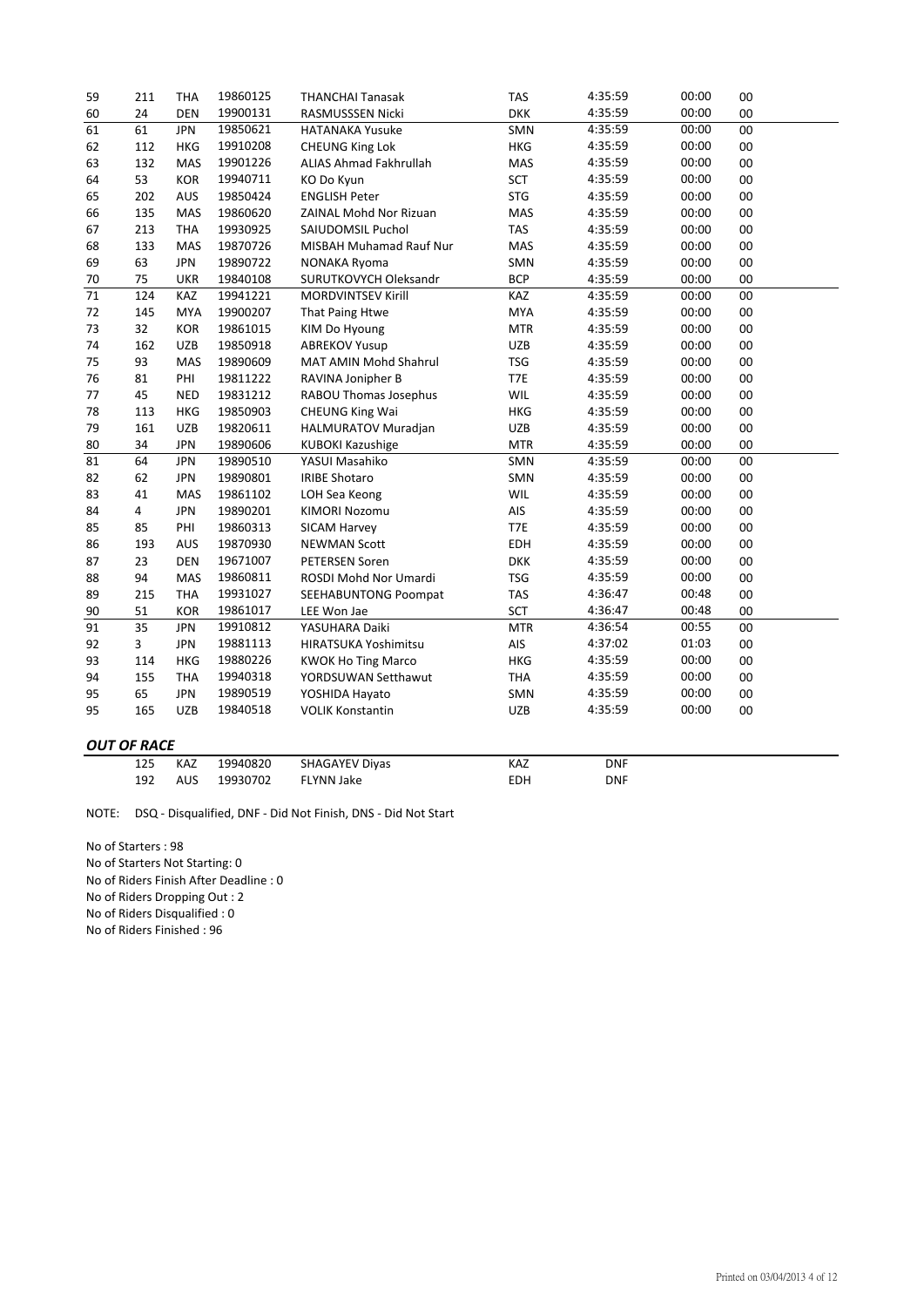## *STAGE TEAM CLASSIFICATION*

| PLACE                   | <b>TEAM</b>                                              | <b>MEMBERS</b> | <b>TIME</b> | GAP   |  |
|-------------------------|----------------------------------------------------------|----------------|-------------|-------|--|
| 1                       | CITY OF PERTH CYCLING TEAM                               | 183, 185, 184  | 13:47:57    |       |  |
| 2                       | SEOUL CYCLING TEAM                                       | 52,55,54       | 13:47:57    | 00:00 |  |
| 3                       | SATALYST GIANT RACING TEAM                               | 201,205,203    | 13:47:57    | 00:00 |  |
| 4                       | <b>CCN CYCLING TEAM</b>                                  | 15,14,11       | 13:47:57    | 00:00 |  |
| $\overline{\mathbf{5}}$ | <b>TEAM THAILAND</b>                                     | 154, 153, 151  | 13:47:57    | 00:00 |  |
| 6                       | TERENGGANU CYCLING TEAM                                  | 95,91,92       | 13:47:57    | 00:00 |  |
| 7                       | SYNERGY BAKU CYCLING PROJECT                             | 71,72,74       | 13:47:57    | 00:00 |  |
| 8                       | TEAM 7 ELEVEN PRESENTED BY ROAD BIKE PHILIPPINI 82,84,83 |                | 13:47:57    | 00:00 |  |
| 9                       | CHINESE TAIPEI NATIONAL TEAM                             | 102,101,104    | 13:47:57    | 00:00 |  |
| 10                      | <b>T-ALL STAR</b>                                        | 214, 212, 211  | 13:47:57    | 00:00 |  |
| 11                      | <b>VIETNAM NATIONAL TEAM</b>                             | 171,175,174    | 13:47:57    | 00:00 |  |
| 12                      | <b>TEAM KAZAKHSTAN</b>                                   | 123,121,122    | 13:47:57    | 00:00 |  |
| 13                      | DESIGNA KOKKEN - KNUDSGAARD                              | 21,25,24       | 13:47:57    | 00:00 |  |
| 14                      | UZEBEKISTAN NATIONAL TEAM                                | 164, 163, 162  | 13:47:57    | 00:00 |  |
| 15                      | <b>MATRIX POWERTAG</b>                                   | 31,33,32       | 13:47:57    | 00:00 |  |
| 16                      | AISAN RACING TEAM                                        | 1,2,4          | 13:47:57    | 00:00 |  |
| 17                      | <b>TEAM HONG KONG CHINA</b>                              | 115,111,112    | 13:47:57    | 00:00 |  |
| 18                      | EDDY HOLLANDS BICYCLE SERVICES                           | 195,191,193    | 13:47:57    | 00:00 |  |
| 19                      | <b>MALAYSIA NATIONAL TEAM</b>                            | 134,131,132    | 13:47:57    | 00:00 |  |
| 20                      | <b>WILIER SINGAPORE TEAM</b>                             | 44,45,41       | 13:47:57    | 00:00 |  |
| 21                      | SHIMANO RACING TEAM                                      | 61,63,64       | 13:47:57    | 00:00 |  |

## *STAGE BEST ASEAN RIDER*

| PLACE          | NO. | NAME                    | TIME          | GAP   | PLACE NO |     | <b>NAME</b>           | TIME          | GAP   |
|----------------|-----|-------------------------|---------------|-------|----------|-----|-----------------------|---------------|-------|
| $\mathbf{1}$   | 154 | SAI-UDOMSIL P - THA     | 4:35:59       |       | 11       | 173 | NGUYEN H - VIE        | 4:35:59 00:00 |       |
| $\overline{2}$ | 153 | LIPHONGYU N - THA       | 4:35:59 00:00 |       | 12       | 132 | ALIAS A - MAS         | 4:35:59 00:00 |       |
| 3              | 171 | <b>BUI M - VIE</b>      | 4:35:59 00:00 |       | 13       | 135 | ZAINAL M - MAS        | 4:35:59 00:00 |       |
| 4              | 151 | <b>BOONRATANATHANAK</b> | 4:35:59 00:00 |       | 14       | 133 | MISBAH M - MAS        | 4:35:59 00:00 |       |
| 5              | 175 | TRINH D - VIE           | 4:35:59 00:00 |       | 15       | 145 | That Paing Htwe - MY/ | 4:35:59 00:00 |       |
| 6              | 152 | CHANGPAD K - THA        | 4:35:59       | 00:00 | 16       | 155 | YORDSUWAN S - THA     | 4:35:59       | 00:00 |
| 7              | 134 | RUSLI A - MAS           | 4:35:59 00:00 |       |          |     |                       |               |       |
| 8              | 174 | <b>TANG T - VIE</b>     | 4:35:59       | 00:00 |          |     |                       |               |       |
| 9              | 172 | $HO$ V - VIF            | 4:35:59       | 00:00 |          |     |                       |               |       |
| 10             | 131 | AHMAD LUTFI M - MAS     | 4:35:59       | 00:00 |          |     |                       |               |       |

## *STAGE ASEAN TEAM CLASSIFICATION*

| PLACE | TEAM                   | <b>MEMBERS</b> | TIME     | GAP   |
|-------|------------------------|----------------|----------|-------|
|       | TEAM THAILAND          | 154,153,151    | 13:47:57 |       |
|       | VIETNAM NATIONAL TEAM  | 171,175,174    | 13:47:57 | 00:00 |
|       | MALAYSIA NATIONAL TEAM | 134,131,132    | 13:47:57 | 00:00 |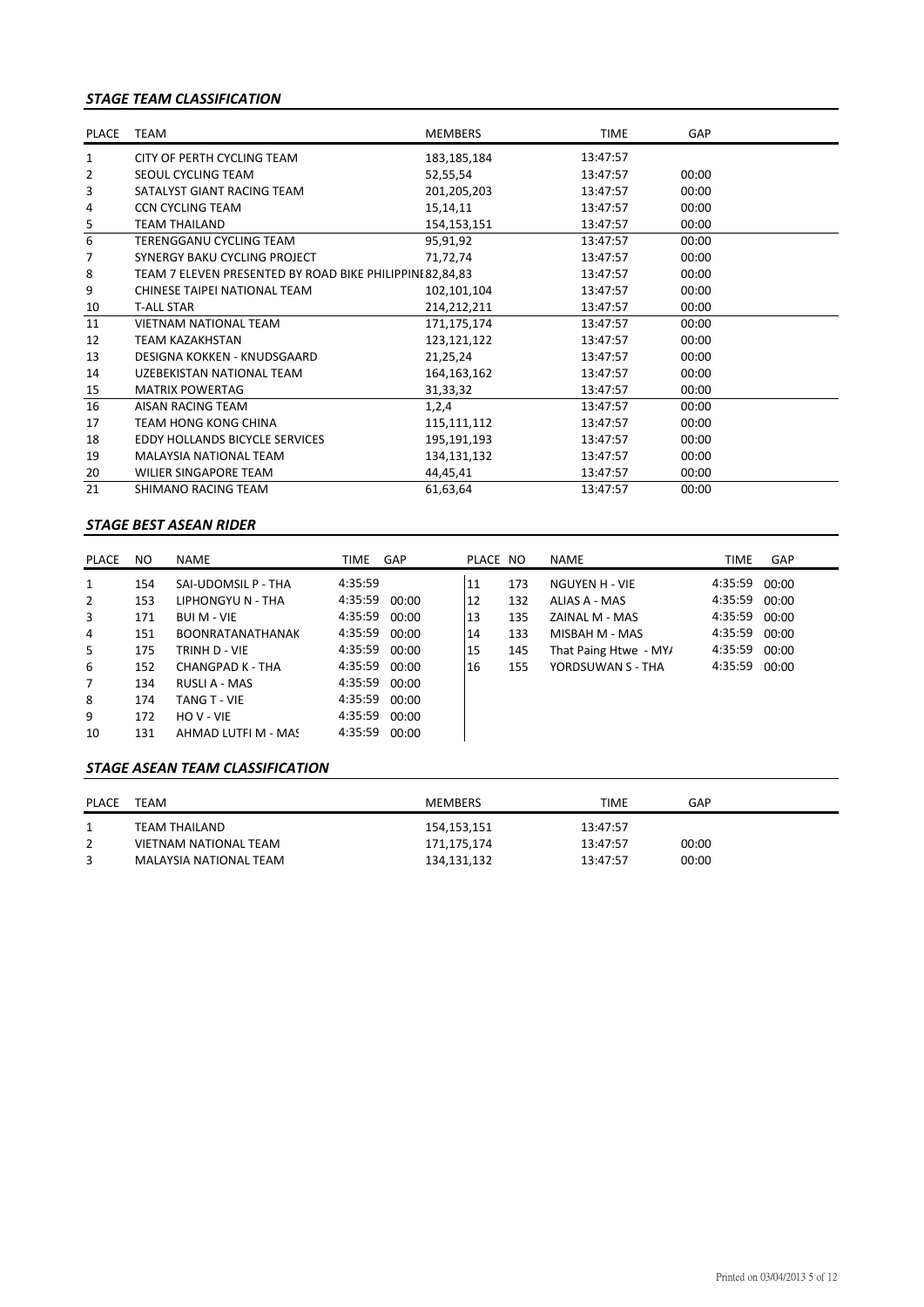AFTER STAGE 3 Wednesday, April 3, 2013 Total Distance Covered : 421.7 km Average Speed of Leader : 42.79 km/hr

## *INDIVIDUAL GENERAL CLASSIFICATION by TIME (YELLOW JERSEY)*

| <b>PLACE</b>   | NO.            | UCI CODE   |          | SURNAME, NAME                 | <b>TEAM</b> | <b>TIME</b> | GAP   |
|----------------|----------------|------------|----------|-------------------------------|-------------|-------------|-------|
| $\mathbf{1}$   | 92             | MAS        | 19860719 | AZIZ Mohd Saiful Anuar        | <b>TSG</b>  | 9:51:18     |       |
| $\overline{2}$ | 111            | <b>HKG</b> | 19910505 | CHOI Ki Ho                    | <b>HKG</b>  | 9:51:20     | 00:02 |
| 3              | 184            | AUS        | 19851031 | <b>WALKER William</b>         | COP         | 9:51:22     | 00:04 |
| 4              | 1              | <b>JPN</b> | 19841227 | NAKAJIMA Yasuharu             | AIS         | 9:51:22     | 00:04 |
| 5              | 134            | MAS        | 19870205 | RUSLI Amir Mustafa            | MAS         | 9:51:51     | 00:33 |
| 6              | 201            | AUS        | 19891109 | VAN DER PLOEG Paul            | <b>STG</b>  | 9:52:04     | 00:46 |
| 7              | 74             | IRL        | 19880720 | <b>McCONVEY Conner</b>        | <b>BCP</b>  | 9:52:13     | 00:55 |
| 8              | 41             | <b>MAS</b> | 19861102 | LOH Sea Keong                 | WIL         | 9:52:14     | 00:56 |
| 9              | 65             | <b>JPN</b> | 19890519 | YOSHIDA Hayato                | SMN         | 9:52:20     | 01:02 |
| 10             | 31             | POL        | 19810401 | <b>WIESIAK Mariusz</b>        | <b>MTR</b>  | 9:52:22     | 01:04 |
|                | 72             |            | 19870212 | <b>ASADOV Elchin</b>          | <b>BCP</b>  | 9:52:23     | 01:05 |
| 11             |                | AZE        |          |                               |             |             |       |
| 12             | 154            | <b>THA</b> | 19880323 | SAI-UDOMSIL Phuchong          | <b>THA</b>  | 9:52:26     | 01:08 |
| 13             | 114            | HKG        | 19880226 | <b>KWOK Ho Ting Marco</b>     | <b>HKG</b>  | 9:52:26     | 01:08 |
| 14             | 112            | HKG        | 19910208 | <b>CHEUNG King Lok</b>        | <b>HKG</b>  | 9:52:32     | 01:14 |
| 15             | 52             | KOR        | 19740615 | CHO Ho Sung                   | SCT         | 9:52:45     | 01:27 |
| 16             | 195            | INA        | 19830626 | PRIYA PRASETYA Heksa          | EDH         | 9:52:55     | 01:37 |
| 17             | 14             | AUS        | 19880925 | <b>JONES Caleb</b>            | <b>CCN</b>  | 9:52:57     | 01:39 |
| 18             | 105            | <b>TPE</b> | 19920313 | <b>TSENG Yi Hao</b>           | <b>TPE</b>  | 9:52:57     | 01:39 |
| 19             | 71             | AUS        | 19780425 | <b>ROGERS Rico</b>            | <b>BCP</b>  | 9:52:57     | 01:39 |
| 20             | $\overline{2}$ | <b>JPN</b> | 19871122 | FUKUDA Shimpei                | AIS         | 9:53:07     | 01:49 |
| 21             | 61             | <b>JPN</b> | 19850621 | <b>HATANAKA Yusuke</b>        | SMN         | 9:53:07     | 01:49 |
| 22             | 155            | <b>THA</b> | 19940318 | YORDSUWAN Setthawut           | <b>THA</b>  | 9:53:07     | 01:49 |
| 23             | 131            | MAS        | 19860409 | AHMAD LUTFI Muhammad Fauzan   | <b>MAS</b>  | 9:53:07     | 01:49 |
| 24             | 132            | <b>MAS</b> | 19901226 | <b>ALIAS Ahmad Fakhrullah</b> | <b>MAS</b>  | 9:53:07     | 01:49 |
| 25             | 183            | AUS        | 19880119 | REPACHOLI Douglas             | COP         | 9:53:10     | 01:52 |
| 26             | 161            | <b>UZB</b> | 19820611 | HALMURATOV Muradjan           | <b>UZB</b>  | 9:53:10     | 01:52 |
| 27             | 15             | KOR        | 19880928 | LEE Ki Suk                    | <b>CCN</b>  | 9:53:15     | 01:57 |
| 28             | 24             | DEN        | 19900131 | RASMUSSSEN Nicki              | <b>DKK</b>  | 9:53:17     | 01:59 |
| 29             | 34             | <b>JPN</b> | 19890606 | <b>KUBOKI Kazushige</b>       | <b>MTR</b>  | 9:53:17     | 01:59 |
| 30             | 63             | <b>JPN</b> | 19890722 | NONAKA Ryoma                  | SMN         | 9:53:17     | 01:59 |
| 31             | 62             | <b>JPN</b> | 19890801 | <b>IRIBE Shotaro</b>          | SMN         | 9:53:17     | 01:59 |
| 32             | 153            | <b>THA</b> | 19911018 | LIPHONGYU Nawuti              | <b>THA</b>  | 9:53:46     | 02:28 |
| 33             | 171            | <b>VIE</b> | 19890924 | <b>BUI Minh Thuy</b>          | VIE         | 9:53:56     | 02:38 |
| 34             | 175            | <b>VIE</b> | 19921204 | <b>TRINH Duc Tam</b>          | VIE         | 9:53:57     | 02:39 |
| 35             | 91             | <b>MAS</b> | 19831210 | SALLEH Mohd Zamri             | <b>TSG</b>  | 9:53:59     | 02:41 |
| 36             | 115            | HKG        | 19940120 | LEUNG Chun Wing               | <b>HKG</b>  | 9:54:01     | 02:43 |
| 37             | 101            | <b>TPE</b> | 19850622 | <b>WU Po Hung</b>             | <b>TPE</b>  | 9:54:01     | 02:43 |
| 38             | 122            | KAZ        | 19940923 | <b>KAZANTSEV Timur</b>        | KAZ         | 9:54:01     | 02:43 |
| 39             | 165            | UZB        | 19840518 | <b>VOLIK Konstantin</b>       | UZB         | 9:54:01     | 02:43 |
| 40             | 214            | <b>THA</b> | 19930613 | SANIKWATHI Thanawut           | <b>TAS</b>  | 9:54:03     | 02:45 |
| 41             | 95             | MAS        | 19880915 | SALLEH Mohd Harrif            | <b>TSG</b>  | 9:54:08     | 02:50 |
| 42             | 182            | AUS        | 19781126 | <b>BARENDILLA Carlo</b>       | COP         | 9:54:08     | 02:50 |
|                |                |            |          | <b>HUALDA Ronnel</b>          |             | 9:54:11     | 02:53 |
| 43             | 84             | PHI        | 19820726 |                               | T7E         |             |       |
| 44             | 82             | PHI        | 19920702 | AQUINO Jerry JR               | T7E         | 9:54:11     | 02:53 |
| 45             | 11             | <b>NED</b> | 19660610 | NEDERLOF Leendertarie         | <b>CCN</b>  | 9:54:11     | 02:53 |
| 46             | 205            | AUS        | 19881210 | <b>SMYTH Alexander</b>        | <b>STG</b>  | 9:54:11     | 02:53 |
| 47             | 152            | <b>THA</b> | 19910405 | CHANGPAD Kritsada             | <b>THA</b>  | 9:54:11     | 02:53 |
| 48             | 174            | VIE        | 19891022 | <b>TANG Tri Hung</b>          | VIE         | 9:54:11     | 02:53 |
| 49             | 203            | AUS        | 19780617 | <b>HALL Bradeley</b>          | <b>STG</b>  | 9:54:11     | 02:53 |
| 50             | 211            | <b>THA</b> | 19860125 | <b>THANCHAI Tanasak</b>       | TAS         | 9:54:11     | 02:53 |
| 51             | 33             | <b>JPN</b> | 19910629 | <b>KOMAKI Yuya</b>            | <b>MTR</b>  | 9:54:11     | 02:53 |
| 52             | 151            | <b>THA</b> | 19890318 | BOONRATANATHANAKORN Thurakit  | THA         | 9:54:11     | 02:53 |
| 53             | 73             | AZE        | 19920112 | <b>ISGANDAROV Tural</b>       | <b>BCP</b>  | 9:54:11     | 02:53 |
| 54             | 173            | <b>VIE</b> | 19930919 | <b>NGUYEN Hoang Sang</b>      | VIE         | 9:54:11     | 02:53 |
| 55             | 44             | SIN        | 19901214 | <b>GOH Choon Huat</b>         | WIL         | 9:54:11     | 02:53 |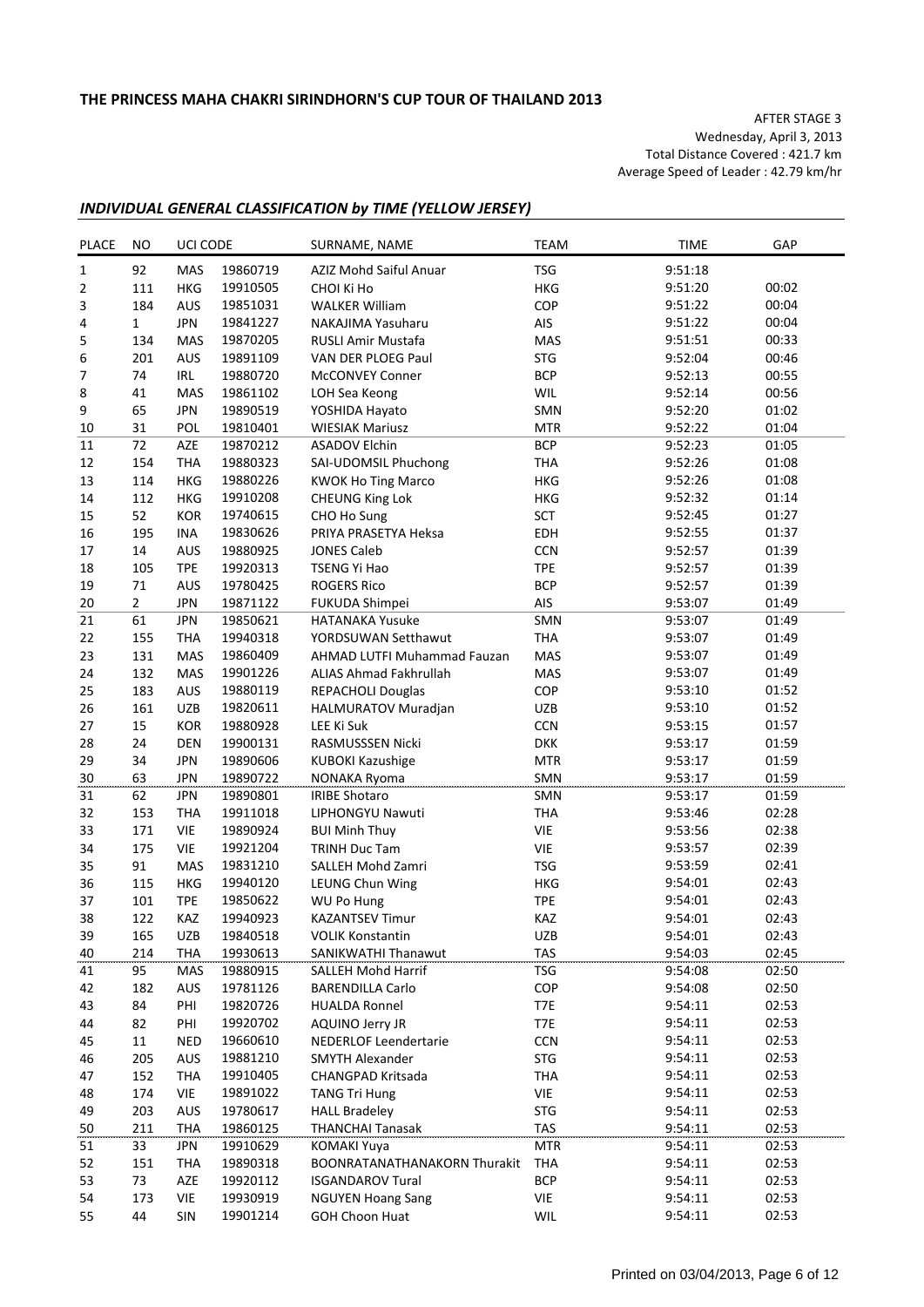| 56 | 83             | PHI        | 19850911 | <b>GALEDO Mark John</b>        | T7E        | 9:54:11  | 02:53 |
|----|----------------|------------|----------|--------------------------------|------------|----------|-------|
| 57 | 191            | <b>AUS</b> | 19730106 | <b>HOLLANDS Eddy</b>           | EDH        | 9:54:11  | 02:53 |
| 58 | 135            | MAS        | 19860620 | ZAINAL Mohd Nor Rizuan         | MAS        | 9:54:11  | 02:53 |
| 59 | 133            | MAS        | 19870726 | <b>MISBAH Muhamad Rauf Nur</b> | MAS        | 9:54:11  | 02:53 |
| 60 | 172            | <b>VIE</b> | 19880712 | HO Van Phuc                    | <b>VIE</b> | 9:54:11  | 02:53 |
| 61 | 113            | <b>HKG</b> | 19850903 | <b>CHEUNG King Wai</b>         | HKG        | 9:54:11  | 02:53 |
| 62 | 202            | AUS        | 19850424 | <b>ENGLISH Peter</b>           | <b>STG</b> | 9:54:11  | 02:53 |
| 63 | 81             | PHI        | 19811222 | RAVINA Jonipher B              | T7E        | 9:54:11  | 02:53 |
| 64 | 85             | PHI        | 19860313 | SICAM Harvey                   | T7E        | 9:54:11  | 02:53 |
| 65 | 93             | <b>MAS</b> | 19890609 | MAT AMIN Mohd Shahrul          | <b>TSG</b> | 9:54:11  | 02:53 |
| 66 | 64             | <b>JPN</b> | 19890510 | YASUI Masahiko                 | SMN        | 9:54:11  | 02:53 |
| 67 | 35             | <b>JPN</b> | 19910812 | YASUHARA Daiki                 | <b>MTR</b> | 9:54:15  | 02:57 |
| 68 | 3              | <b>JPN</b> | 19881113 | HIRATSUKA Yoshimitsu           | AIS        | 9:54:20  | 03:02 |
| 69 | 121            | KAZ        | 19940127 | <b>ASTAFYEV Stepan</b>         | KAZ        | 9:54:20  | 03:02 |
| 70 | 32             | <b>KOR</b> | 19861015 | KIM Do Hyoung                  | <b>MTR</b> | 9:54:28  | 03:10 |
| 71 | 94             | <b>MAS</b> | 19860811 | ROSDI Mohd Nor Umardi          | <b>TSG</b> | 9:54:38  | 03:20 |
| 72 | 54             | KOR        | 19930422 | LEE Seung Kwon                 | <b>SCT</b> | 9:54:47  | 03:29 |
| 73 | 23             | <b>DEN</b> | 19671007 | PETERSEN Soren                 | <b>DKK</b> | 9:54:51  | 03:33 |
| 74 | 212            | <b>THA</b> | 19910311 | RUANPAE Jakapan                | <b>TAS</b> | 9:54:56  | 03:38 |
| 75 | 51             | <b>KOR</b> | 19861017 | LEE Won Jae                    | <b>SCT</b> | 9:54:58  | 03:40 |
| 76 | 102            | <b>TPE</b> | 19851228 | <b>HUNG Kun Hung</b>           | <b>TPE</b> | 9:55:35  | 04:17 |
| 77 | 181            | AUS        | 19620202 | MCMURDO Hilton                 | COP        | 9:55:35  | 04:17 |
| 78 | 162            | <b>UZB</b> | 19850918 | <b>ABREKOV Yusup</b>           | <b>UZB</b> | 9:55:35  | 04:17 |
| 79 | 213            | <b>THA</b> | 19930925 | SAIUDOMSIL Puchol              | <b>TAS</b> | 9:55:35  | 04:17 |
| 80 | 193            | AUS        | 19870930 | <b>NEWMAN Scott</b>            | EDH        | 9:55:55  | 04:37 |
| 81 | 45             | <b>NED</b> | 19831212 | RABOU Thomas Josephus          | <b>WIL</b> | 9:56:10  | 04:52 |
| 82 | 204            | <b>AUS</b> | 19831109 | <b>MORLEY Henry</b>            | <b>STG</b> | 9:56:13  | 04:55 |
| 83 | 53             | KOR        | 19940711 | KO Do Kyun                     | <b>SCT</b> | 9:56:42  | 05:24 |
| 84 | 104            | <b>TPE</b> | 19940621 | LIU En Chieh                   | <b>TPE</b> | 9:56:43  | 05:25 |
| 85 | 185            | AUS        | 19870819 | <b>WILLIAMS Andrew</b>         | COP        | 9:56:47  | 05:29 |
| 86 | 21             | DEN        | 19870831 | <b>NIELSEN Philip</b>          | <b>DKK</b> | 9:56:58  | 05:40 |
| 87 | 164            | <b>UZB</b> | 19860522 | <b>KARIMOV Ruslan</b>          | <b>UZB</b> | 9:57:04  | 05:46 |
| 88 | 163            | <b>UZB</b> | 19910405 | <b>GORBACHEV Gleb</b>          | <b>UZB</b> | 9:57:04  | 05:46 |
| 89 | 124            | KAZ        | 19941221 | <b>MORDVINTSEV Kirill</b>      | KAZ        | 9:57:04  | 05:46 |
| 90 | 25             | <b>DEN</b> | 19890605 | <b>WARSOE Emil</b>             | <b>DKK</b> | 9:57:04  | 05:46 |
| 91 | $\overline{4}$ | <b>JPN</b> | 19890201 | <b>KIMORI Nozomu</b>           | AIS        | 9:57:04  | 05:46 |
| 92 | 55             | <b>KOR</b> | 19930618 | PARK Kyoung Ho                 | <b>SCT</b> | 9:57:09  | 05:51 |
| 93 | 215            | <b>THA</b> | 19931027 | SEEHABUNTONG Poompat           | <b>TAS</b> | 9:58:20  | 07:02 |
| 94 | 123            | KAZ        | 19940530 | <b>MARUKHIH Vitaliy</b>        | KAZ        | 9:59:17  | 07:59 |
| 95 | 145            | <b>MYA</b> | 19900207 | That Paing Htwe                | <b>MYA</b> | 10:00:41 | 09:23 |
| 96 | 75             | <b>UKR</b> | 19840108 | SURUTKOVYCH Oleksandr          | <b>BCP</b> | 10:07:10 | 15:52 |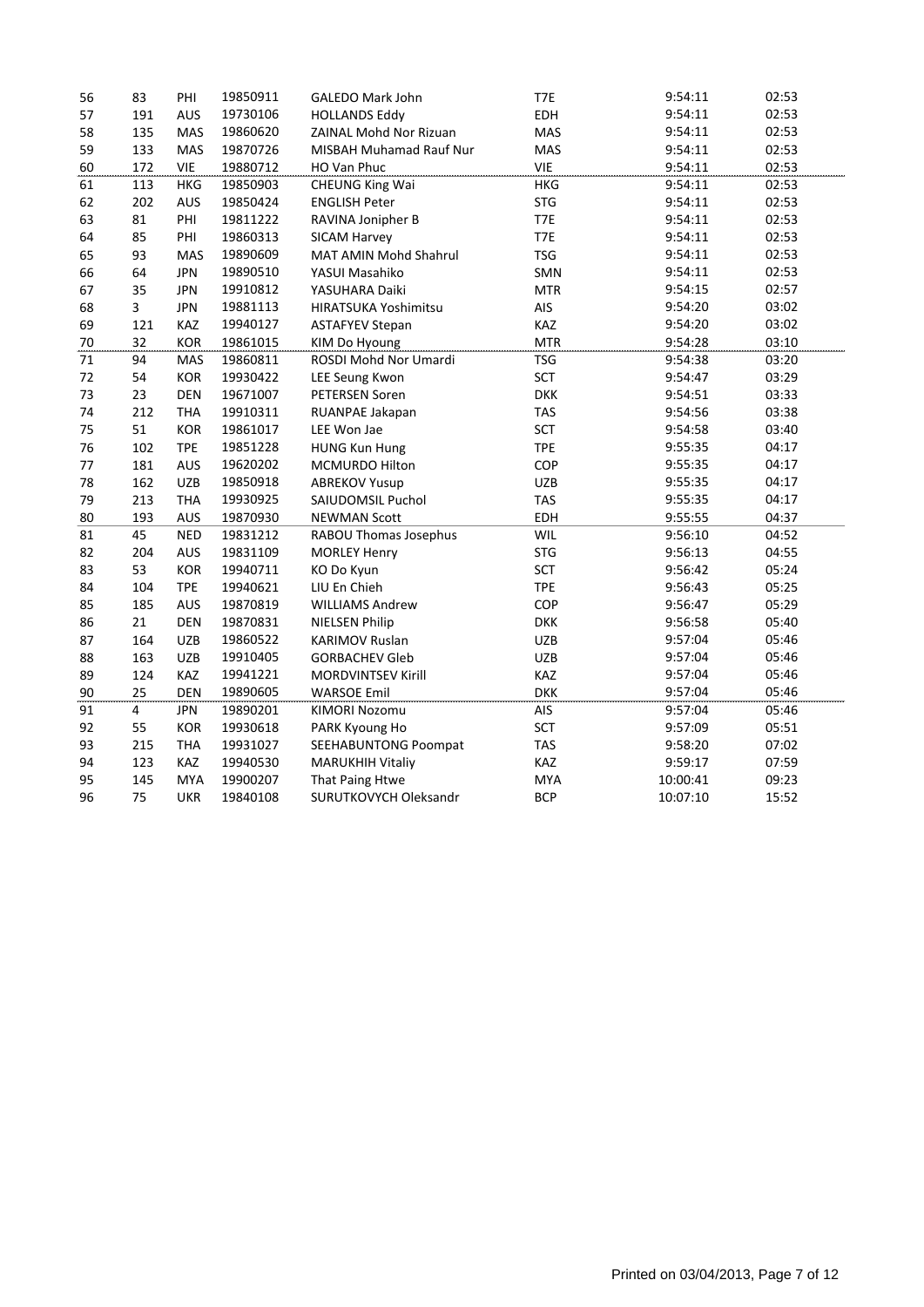## *TEAM GENERAL CLASSIFICATION by TIME*

| <b>PLACE</b> | <b>TEAM NAME</b>                                 | <b>CODE</b> | <b>TIME</b> | GAP   |
|--------------|--------------------------------------------------|-------------|-------------|-------|
| 1            | TEAM HONG KONG CHINA                             | <b>HKG</b>  | 29:36:20    |       |
| 2            | SYNERGY BAKU CYCLING PROJECT                     | <b>BCP</b>  | 29:37:46    | 01:26 |
| 3            | AISAN RACING TEAM                                | <b>AIS</b>  | 29:37:46    | 01:26 |
| 4            | SHIMANO RACING TFAM                              | <b>SMN</b>  | 29:37:56    | 01:36 |
| 5            | <b>MALAYSIA NATIONAL TEAM</b>                    | MAS         | 29:38:05    | 01:45 |
| 6            | CITY OF PERTH CYCLING TEAM                       | <b>COP</b>  | 29:38:40    | 02:20 |
| 7            | <b>TEAM THAILAND</b>                             | THA         | 29:38:40    | 02:20 |
| 8            | <b>MATRIX POWERTAG</b>                           | <b>MTR</b>  | 29:39:03    | 02:43 |
| 9            | <b>TERENGGANU CYCLING TEAM</b>                   | <b>TSG</b>  | 29:39:34    | 03:14 |
| 10           | SATAI YST GIANT RACING TFAM                      | <b>STG</b>  | 29:39:44    | 03:24 |
| 11           | CCN CYCLING TEAM                                 | <b>CCN</b>  | 29:40:25    | 04:05 |
| 12           | <b>DESIGNA KOKKEN - KNUDSGAARD</b>               | <b>DKK</b>  | 29:41:39    | 05:19 |
| 13           | SEOUL CYCLING TEAM                               | SCT         | 29:41:56    | 05:36 |
| 14           | <b>VIFTNAM NATIONAL TFAM</b>                     | <b>VIE</b>  | 29:42:08    | 05:48 |
| 15           | <b>TEAM KAZAKHSTAN</b>                           | <b>KAZ</b>  | 29:42:23    | 06:03 |
| 16           | <b>T-ALL STAR</b>                                | TAS         | 29:42:30    | 06:10 |
| 17           | TEAM 7 FLEVEN PRESENTED BY ROAD BIKE PHILIPPINES | T7E         | 29:42:33    | 06:13 |
| 18           | CHINESE TAIPEI NATIONAL TEAM                     | <b>TPE</b>  | 29:42:33    | 06:13 |
| 19           | WILIER SINGAPORE TEAM                            | WIL         | 29:42:45    | 06:25 |
| 20           | UZEBEKISTAN NATIONAL TEAM                        | <b>UZB</b>  | 29:42:46    | 06:26 |
| 21           | <b>FDDY HOLLANDS BICYCLE SERVICES</b>            | <b>EDH</b>  | 29:43:01    | 06:41 |

## *OVERALL BEST ASEAN RIDERS (BLUE JERSEY)*

| PLACE          | NO. | SURNAME, NAME - TEAM | <b>TIME</b>     | GAP   | PLACE NO |     | SURNAME, NAME - TEAM    | <b>TIME</b>       | GAP   |
|----------------|-----|----------------------|-----------------|-------|----------|-----|-------------------------|-------------------|-------|
| $\mathbf{1}$   | 134 | RUSLI A - MAS        | 9:51:51         |       | 11       | 151 | <b>BOONRATANATHANAK</b> | $9:54:11$ $02:20$ |       |
| $\overline{2}$ | 154 | SAI-UDOMSIL P - THA  | $9:52:26$ 00:35 |       | 12       | 173 | NGUYEN H - VIE          | $9:54:11$ $02:20$ |       |
| 3              | 155 | YORDSUWAN S - THA    | 9:53:07         | 01:16 | 13       | 135 | ZAINAL M - MAS          | 9:54:11 02:20     |       |
| $\overline{4}$ | 131 | AHMAD LUTFI M - MAS  | 9:53:07 01:16   |       | 14       | 133 | MISBAH M - MAS          | $9:54:11$ $02:20$ |       |
| 5              | 132 | ALIAS A - MAS        | 9:53:07 01:16   |       | 15       | 172 | HOV-VIE                 | 9:54:11           | 02:20 |
| 6              | 153 | LIPHONGYU N - THA    | 9:53:46 01:55   |       | 16       | 145 | That Paing Htwe - MY/   | 10:00:41          | 08:50 |
| $\overline{7}$ | 171 | <b>BUI M - VIE</b>   | 9:53:56 02:05   |       |          |     |                         |                   |       |
| 8              | 175 | TRINH D - VIE        | 9:53:57 02:06   |       |          |     |                         |                   |       |
| 9              | 152 | CHANGPAD K - THA     | 9:54:11 02:20   |       |          |     |                         |                   |       |
| 10             | 174 | <b>TANG T - VIE</b>  | $9:54:11$ 02:20 |       |          |     |                         |                   |       |

## *TEAM GENERAL CLASSIFICATION by TIME for ASEAN TEAM*

| <b>PLACE</b> | TEAM NAME                               | CODE                     | TIME                 | GAP   |
|--------------|-----------------------------------------|--------------------------|----------------------|-------|
|              | MALAYSIA NATIONAL TEAM<br>TEAM THAILAND | <b>MAS</b><br><b>THA</b> | 29:38:05<br>29:38:40 | 00:35 |
|              | VIETNAM NATIONAL TEAM                   | VIE                      | 29:42:08             | 04:03 |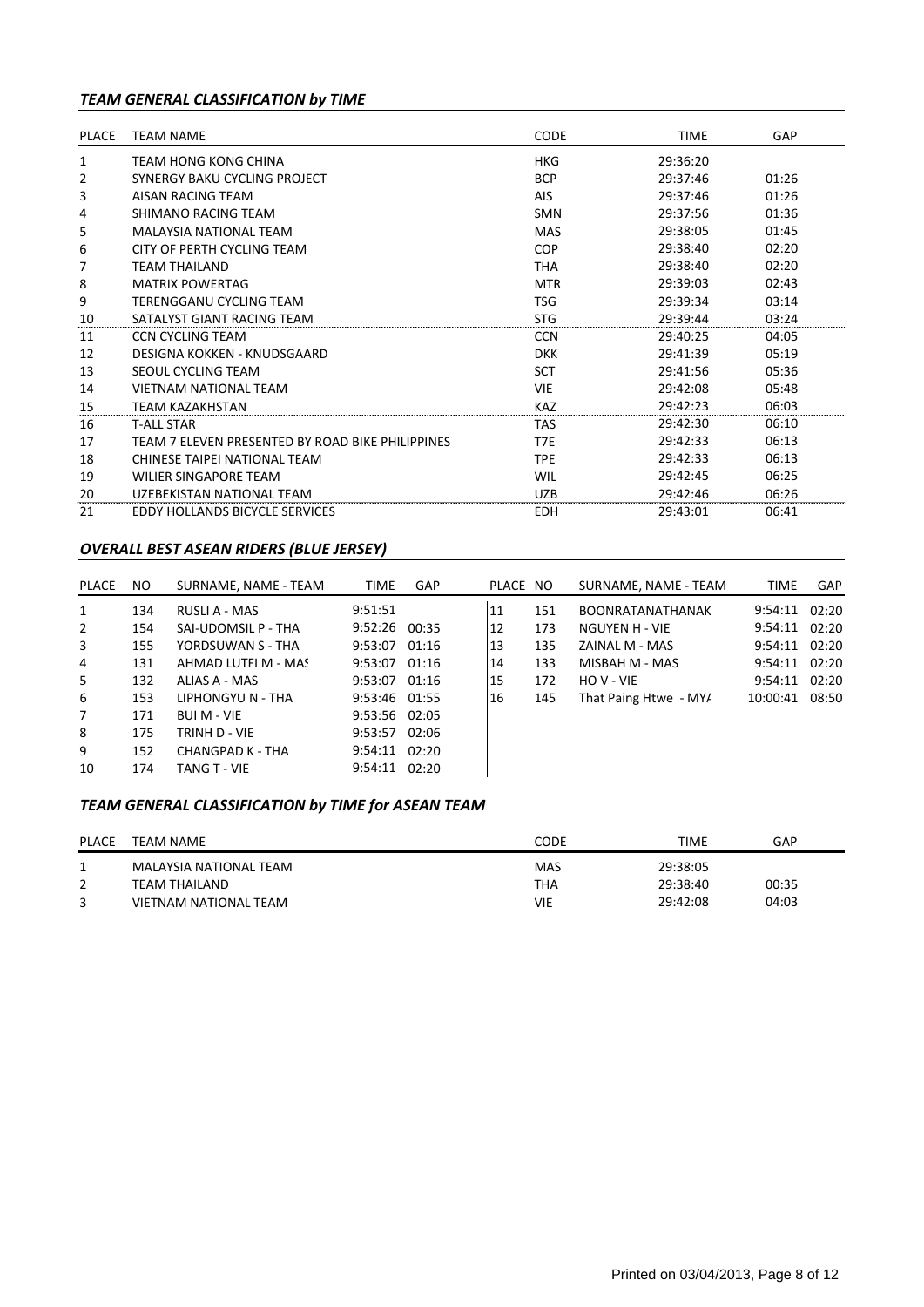# *ORDER of TEAM CAR for STAGE 4*

| Order | Team                                             |
|-------|--------------------------------------------------|
|       |                                                  |
| 1     | TERENGGANU CYCLING TEAM                          |
| 2     | <b>TEAM HONG KONG CHINA</b>                      |
| 3     | CITY OF PERTH CYCLING TEAM                       |
| 4     | AISAN RACING TEAM                                |
| 5     | <b>MALAYSIA NATIONAL TEAM</b>                    |
| 6     | SATALYST GIANT RACING TEAM                       |
| 7     | <b>SYNERGY BAKU CYCLING PROJECT</b>              |
| 8     | <b>WILIER SINGAPORE TEAM</b>                     |
| 9     | SHIMANO RACING TEAM                              |
| 10    | <b>MATRIX POWERTAG</b>                           |
| 11    | <b>TEAM THAILAND</b>                             |
| 12    | SEOUL CYCLING TEAM                               |
| 13    | <b>EDDY HOLLANDS BICYCLE SERVICES</b>            |
| 14    | <b>CCN CYCLING TEAM</b>                          |
| 15    | CHINESE TAIPEI NATIONAL TEAM                     |
| 16    | UZEBEKISTAN NATIONAL TEAM                        |
| 17    | DESIGNA KOKKEN - KNUDSGAARD                      |
| 18    | <b>VIETNAM NATIONAL TEAM</b>                     |
| 19    | <b>TEAM KAZAKHSTAN</b>                           |
| 20    | <b>T-ALL STAR</b>                                |
| 21    | TEAM 7 ELEVEN PRESENTED BY ROAD BIKE PHILIPPINES |
| 22    | <b>TEAM MYANMAR</b>                              |
|       |                                                  |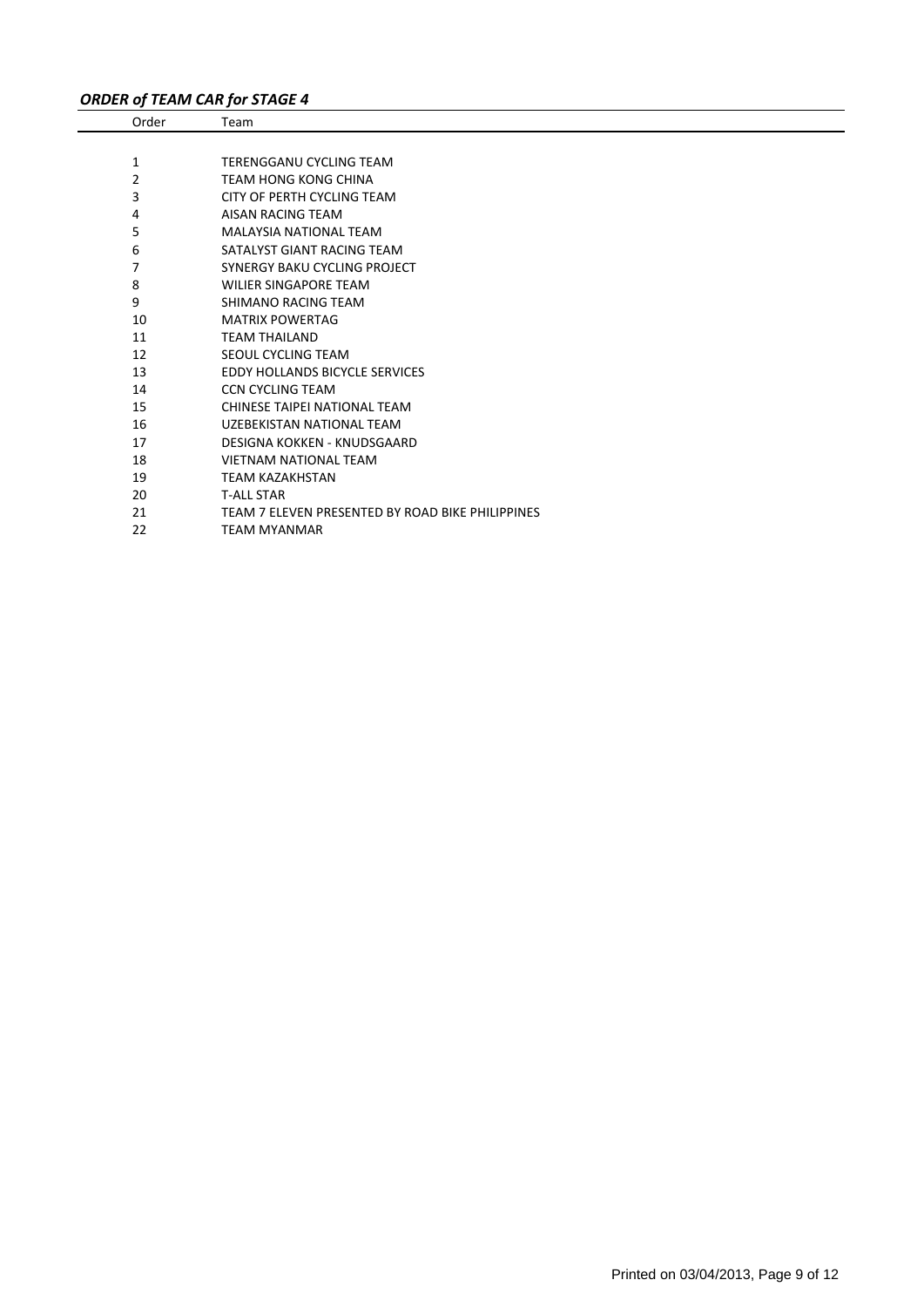STAGE 3 ‐ Prachuap Khiri Khan ‐ Chumporn Wednesday, April 3, 2013

## *POINTS CLASSIFICATION (GREEN JERSEY)*

| <b>STAGE</b>   |     |                                          |             |                |    | <b>OVERALL</b> |                |                                                             |             |           |
|----------------|-----|------------------------------------------|-------------|----------------|----|----------------|----------------|-------------------------------------------------------------|-------------|-----------|
| PLACE NO       |     | SURNAME, NAME                            | <b>TEAM</b> | POINTS BONUSES |    | PLACE NO       |                | SURNAME, NAME                                               | <b>TEAM</b> | POINTS    |
|                |     | <b>INTERMEDIATE SPRINT</b>               |             |                |    | $\mathbf{1}$   | 71             | <b>ROGERS R</b>                                             | <b>BCP</b>  | 28        |
|                |     | at 38.3km, @Under the bridge             |             |                |    | 2              | 201            | VAN DER PLOEG P                                             | <b>STG</b>  | 26        |
| $\mathbf{1}$   | 72  | <b>ASADOVE</b>                           | <b>BCP</b>  | 3              | 03 | 3              | 92             | AZIZ M                                                      | <b>TSG</b>  | 25        |
| 2              | 54  | LEE <sub>S</sub>                         | <b>SCT</b>  | 2              | 02 | 4              | 31             | <b>WIESIAK M</b>                                            | <b>MTR</b>  | 24        |
| 3              | 175 | <b>TRINH D</b>                           | <b>VIE</b>  | $\mathbf{1}$   | 01 | 5              | 52             | CHO <sub>H</sub>                                            | <b>SCT</b>  | 20        |
|                |     |                                          |             |                |    | 6              | 111            | <b>CHOIK</b>                                                | <b>HKG</b>  | 19        |
|                |     | <b>INTERMEDIATE SPRINT</b>               |             |                |    | 7              | 41             | LOH <sub>S</sub>                                            | WIL         | 16        |
|                |     | at 124.5km, @Pak Klomg Municipant Office |             |                |    | 8              | 72             | <b>ASADOV E</b>                                             | <b>BCP</b>  | 14        |
| $\mathbf{1}$   | 175 | TRINH D                                  | <b>VIE</b>  | 3              | 03 | 9              | 184            | <b>WALKER W</b>                                             | COP         | 14        |
| 2              | 15  | LEE K                                    | <b>CCN</b>  | 2              | 02 | 10             | 65             | YOSHIDA H                                                   | <b>SMN</b>  | 14        |
| 3              | 54  | LEE <sub>S</sub>                         | <b>SCT</b>  | 1              | 01 | 11             | 214            | SANIKWATHI T                                                | <b>TAS</b>  | 14        |
|                |     |                                          |             |                |    | 12             | 21             | <b>NIELSEN P</b>                                            | <b>DKK</b>  | 14        |
| at FINISH Line |     |                                          |             |                |    | 13             | 95             | <b>SALLEH M</b>                                             | <b>TSG</b>  | 13        |
| 1              | 52  | CHO <sub>H</sub>                         | <b>SCT</b>  | 16             | 10 | 14             | 195            | PRIYA PRASETYA H                                            | <b>EDH</b>  | 13        |
| $\overline{2}$ | 21  | <b>NIELSEN P</b>                         | <b>DKK</b>  | 14             | 06 | 15             | 132            | <b>ALIAS A</b>                                              | MAS         | 12        |
| 3              | 214 | SANIKWATHI T                             | <b>TAS</b>  | 13             | 04 | 16             | 155            | YORDSUWAN S                                                 | <b>THA</b>  | 11        |
| 4              | 71  | <b>ROGERS R</b>                          | <b>BCP</b>  | 12             |    | 17             | 134            | <b>RUSLIA</b>                                               | <b>MAS</b>  | 10        |
| 5              | 31  | <b>WIESIAK M</b>                         | <b>MTR</b>  | 11             |    | 18             | 154            | SAI-UDOMSIL P                                               | <b>THA</b>  | 10        |
| 6              | 95  | <b>SALLEH M</b>                          | <b>TSG</b>  | 10             |    | 19             | 61             | <b>HATANAKAY</b>                                            | <b>SMN</b>  | 10        |
| 7              | 201 | VAN DER PLOEG P                          | <b>STG</b>  | 9              |    | 20             | 14             | <b>JONES C</b>                                              | <b>CCN</b>  | 9         |
| 8              | 195 | PRIYA PRASETYA H                         | <b>EDH</b>  | 8              |    | 21             | 15             | LEE K                                                       | <b>CCN</b>  | 9         |
| 9              | 15  | LEE K                                    | <b>CCN</b>  | 7              |    | 22             | 114            | <b>KWOKH</b>                                                | <b>HKG</b>  | 7         |
| 10             | 164 | <b>KARIMOV R</b>                         | <b>UZB</b>  | 6              |    | 23             | 91             | <b>SALLEH M</b>                                             | <b>TSG</b>  | 7         |
| 11             | 91  | <b>SALLEH M</b>                          | <b>TSG</b>  | 5              |    | 24             | 112            | <b>CHEUNG K</b>                                             | <b>HKG</b>  | 6         |
| 12             | 82  | <b>AQUINO J</b>                          | T7E         | 4              |    | 25             | 164            | <b>KARIMOV R</b>                                            | <b>UZB</b>  | 6         |
| 13             | 55  | <b>PARKK</b>                             | <b>SCT</b>  | 3              |    | 26             | $\overline{2}$ | <b>FUKUDAS</b>                                              | AIS         | 5         |
| 14             | 84  | <b>HUALDA R</b>                          | T7E         | 2              |    | 27             | 175            | TRINH D                                                     | <b>VIE</b>  | 4         |
| 15             | 183 | <b>REPACHOLI D</b>                       | COP         | 1              |    | 28             | $\mathbf{1}$   | <b>NAKAJIMA Y</b>                                           | AIS         | 4         |
|                |     |                                          |             |                |    | nn.            | ດາ             | $\Lambda$ $\Lambda$ $\Lambda$ $\Lambda$ $\Lambda$ $\Lambda$ | T2F         | $\lambda$ |

|                |              | ACE NO SURNAME, NAME TEAM |            | <b>POINTS</b>           |
|----------------|--------------|---------------------------|------------|-------------------------|
| $\mathbf{1}$   |              | 71 ROGERS R               | <b>BCP</b> | 28                      |
| $\overline{2}$ |              | 201 VAN DER PLOEG P       | <b>STG</b> | 26                      |
| 3              | 92           | AZIZ M                    | <b>TSG</b> | 25                      |
| 4              | 31           | <b>WIESIAK M</b>          | <b>MTR</b> | 24                      |
| 5              | 52           | CHO H                     | <b>SCT</b> | 20                      |
| 6              | 111          | CHOI K                    | <b>HKG</b> | 19                      |
| $\overline{7}$ | 41           | LOH S                     | WIL        | 16                      |
| 8              | 72           | <b>ASADOV E</b>           | <b>BCP</b> | 14                      |
| 9              |              | 184 WALKER W              | <b>COP</b> | 14                      |
| 10             | 65           | YOSHIDA H                 | SMN        | 14                      |
| 11             | 214          | SANIKWATHI T              | <b>TAS</b> | 14                      |
| 12             | 21           | NIELSEN P                 | <b>DKK</b> | 14                      |
| 13             | 95           | SALLEH M                  | TSG        | 13                      |
| 14             |              | 195 PRIYA PRASETYA H      | EDH        | 13                      |
| 15             |              | 132 ALIAS A               | MAS        | 12                      |
| 16             |              | 155 YORDSUWAN S           | THA        | 11                      |
| 17             |              | 134 RUSLI A               | <b>MAS</b> | 10                      |
| 18             |              | 154 SAI-UDOMSIL P         | THA        | 10                      |
| 19             | 61           | HATANAKA Y                | SMN        | 10                      |
| 20             | 14           | JONES C                   | <b>CCN</b> | 9                       |
| 21             | 15           | LEE K                     | <b>CCN</b> | 9                       |
| 22             |              | 114 KWOK H                | <b>HKG</b> | $\overline{7}$          |
| 23             |              | 91 SALLEH M               | <b>TSG</b> | 7                       |
| 24             |              | 112 CHEUNG K              | HKG        | 6                       |
| 25             |              | 164 KARIMOV R             | <b>UZB</b> | 6                       |
| 26             | $\mathbf{2}$ | <b>FUKUDA S</b>           | <b>AIS</b> | 5                       |
| 27             | 175          | TRINH D                   | VIE        | $\overline{\mathbf{4}}$ |
| 28             | $1 \quad$    | NAKAJIMA Y                | AIS        | 4                       |
| 29             | 82           | AQUINO J                  | T7E        | 4                       |
| 30             |              | 183 REPACHOLI D           | COP        | 3                       |
| 31             |              | 153 LIPHONGYU N           | <b>THA</b> | 3                       |
| 32             | 54           | LEE <sub>S</sub>          | <b>SCT</b> | 3                       |
| 33             | 55           | PARK K                    | SCT        | 3                       |
| 34             | 105          | TSENG Y                   | <b>TPE</b> | $\overline{2}$          |
| 35             | 84           | HUALDA R                  | T7E        | $\overline{2}$          |
| 36             |              | 131 AHMAD LUTFI M         | MAS        | $\mathbf 1$             |
| 37             |              | 161 HALMURATOV M          | <b>UZB</b> | $\mathbf{1}$            |
| 38             | 51           | LEE W                     | <b>SCT</b> | $\mathbf 1$             |
|                |              |                           |            |                         |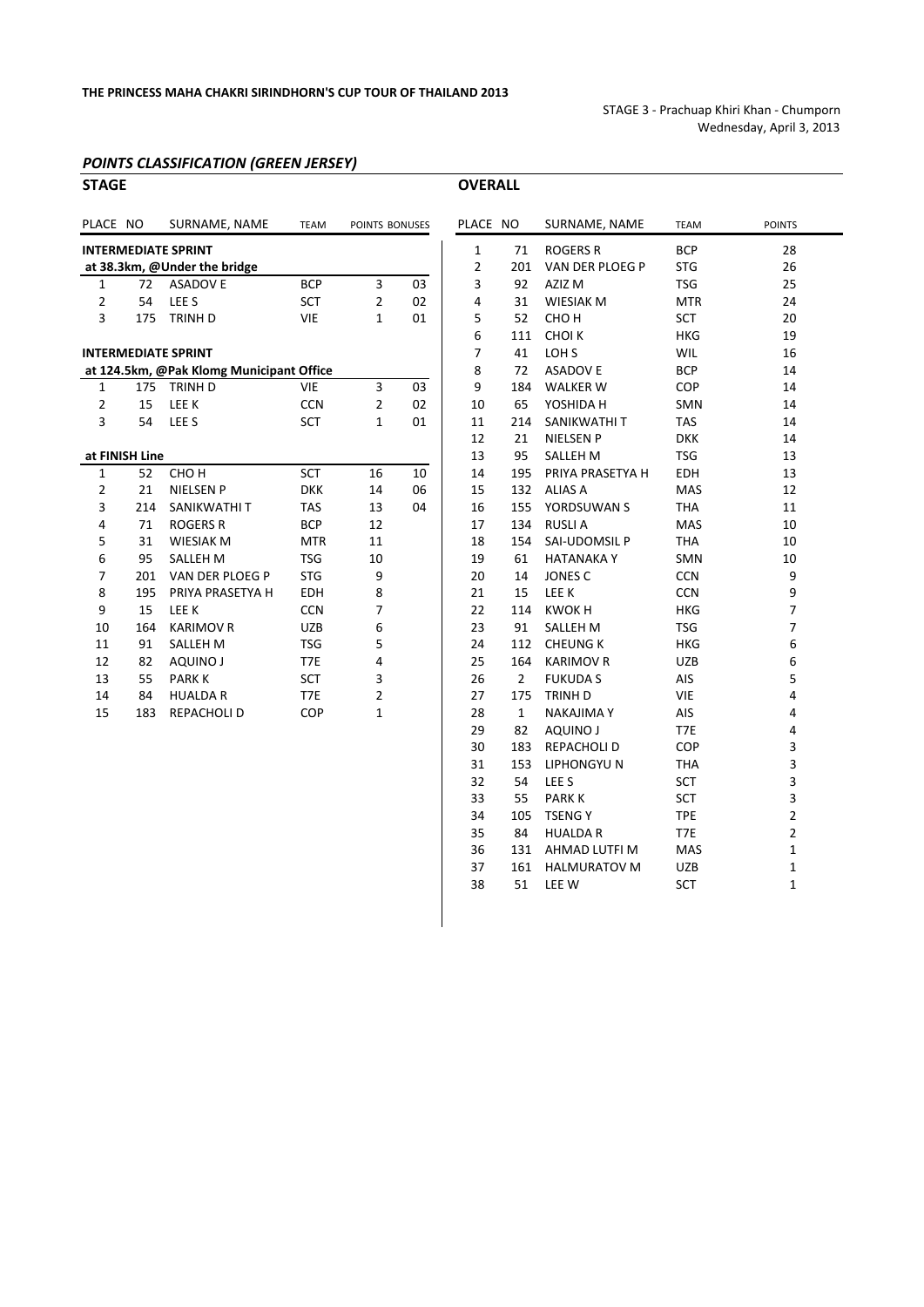#### **THE PRINCESS MAHA CHAKRI SIRINDHORN'S CUP TOUR OF THAILAND 2013**

*START LIST*

Thursday, April 4, 2013 09:00 Distance : 199.7 km

|    |               | NO NAME                                          | UCI CODE                           |   |               | <b>NO NAME</b>                                | UCI CODE                           |  |
|----|---------------|--------------------------------------------------|------------------------------------|---|---------------|-----------------------------------------------|------------------------------------|--|
|    | $1$ AIS       | <b>AISAN RACING TEAM</b>                         | <b>JPN</b>                         |   |               | 2 CCN CCN CYCLING TEAM                        | <b>BRU</b>                         |  |
|    |               |                                                  | $3 + 01:26$                        |   |               |                                               | $11 + 04:05$                       |  |
|    |               | 1 NAKAJIMA Yasuharu                              | $4 + 00:00:04$                     |   |               | 11 NEDERLOF Leendertarie                      | $45 + 00:02:53$                    |  |
|    |               | 2 FUKUDA Shimpei                                 | $20 + 00:01:49$                    |   |               |                                               |                                    |  |
|    |               | 3 HIRATSUKA Yoshimitsu                           | $68 + 00:03:02$                    |   |               |                                               |                                    |  |
|    |               | 4 KIMORI Nozomu                                  | $91 + 00:05:46$                    |   |               | 14 JONES Caleb                                | $17 + 00:01:39$                    |  |
|    |               |                                                  |                                    |   |               | 15 LEE Ki Suk                                 | $27 + 00:01:57$                    |  |
|    |               |                                                  |                                    |   |               |                                               |                                    |  |
| 3  | <b>DKK</b>    | <b>DESIGNA KOKKEN - KNUDSGAARD</b>               | <b>DEN</b>                         | 4 | MTR           | <b>MATRIX POWERTAG</b>                        | <b>JPN</b>                         |  |
|    |               |                                                  | $12 + 05:19$                       |   |               |                                               | $8 + 02:43$                        |  |
|    |               | 21 NIELSEN Philip                                | $86 + 00:05:40$                    |   |               | 31 WIESIAK Mariusz                            | $10 + 00:01:04$                    |  |
|    |               |                                                  |                                    |   |               | 32 KIM Do Hyoung                              | $70 + 00:03:10$                    |  |
|    |               | 23 PETERSEN Soren                                | $73 + 00:03:33$                    |   |               | 33 KOMAKI Yuya                                | $51 + 00:02:53$                    |  |
|    |               | 24 RASMUSSSEN Nicki                              | $28 + 00:01:59$                    |   |               | 34 KUBOKI Kazushige                           | $29 + 00:01:59$                    |  |
|    |               | 25 WARSOE Emil                                   | $90 + 00:05:46$                    |   |               | 35 YASUHARA Daiki                             | $67 + 00:02:57$                    |  |
|    |               |                                                  |                                    |   |               |                                               |                                    |  |
| 5. | WIL           | <b>WILIER SINGAPORE TEAM</b>                     | SIN                                |   | 6 SCT         | SEOUL CYCLING TEAM                            | <b>KOR</b>                         |  |
|    |               |                                                  | $19 + 06:25$                       |   |               |                                               | $13 + 05:36$                       |  |
|    |               | 41 LOH Sea Keong                                 | $8 + 00:00:56$                     |   |               | 51 LEE Won Jae                                | $75 + 00.03:40$                    |  |
|    |               |                                                  |                                    |   |               | 52 CHO Ho Sung                                | $15 + 00:01:27$                    |  |
|    |               |                                                  |                                    |   |               | 53 KO Do Kyun                                 | $83 + 00:05:24$                    |  |
|    |               | 44 GOH Choon Huat                                | $55 + 00:02:53$                    |   |               | 54 LEE Seung Kwon                             | $72 + 00:03:29$                    |  |
|    |               | 45 RABOU Thomas Josephus                         | $81 + 00:04:52$                    |   |               | 55 PARK Kyoung Ho                             | $92 + 00:05:51$                    |  |
|    |               |                                                  |                                    |   |               |                                               |                                    |  |
|    | 7 SMN         | <b>SHIMANO RACING TEAM</b>                       | <b>JPN</b>                         |   | 8 BCP         | SYNERGY BAKU CYCLING PROJECT                  | <b>AZE</b>                         |  |
|    |               |                                                  | $4 + 01:36$                        |   |               |                                               | $2 + 01:26$                        |  |
|    |               | 61 HATANAKA Yusuke                               | $21 + 00:01:49$                    |   |               | 71 ROGERS Rico                                | $19 + 00:01:39$                    |  |
|    |               | 62 IRIBE Shotaro                                 | $31 + 00:01:59$                    |   |               | 72 ASADOV Elchin                              | $11 + 00:01:05$                    |  |
|    |               | 63 NONAKA Ryoma                                  | $30 + 00:01:59$                    |   |               | 73 ISGANDAROV Tural                           | $53 + 00:02:53$                    |  |
|    |               | 64 YASUI Masahiko                                | $66 + 00:02:53$                    |   |               | 74 McCONVEY Conner                            | $7 + 00:00:55$                     |  |
|    |               |                                                  |                                    |   |               | 75 SURUTKOVYCH Oleksandr                      | $96 + 00:15:52$                    |  |
|    |               | 65 YOSHIDA Hayato                                | $9 + 00:01:02$                     |   |               |                                               |                                    |  |
| 9  | T7E           | TEAM 7 ELEVEN PRESENTED BY ROAD BIKE PHILIPPINES | PHI                                |   | <b>10 TSG</b> | <b>TERENGGANU CYCLING TEAM</b>                | <b>MAS</b>                         |  |
|    |               |                                                  | $17 + 06:13$                       |   |               |                                               | $9 + 03:14$                        |  |
|    |               | 81 RAVINA Jonipher B                             | $63 + 00:02:53$                    |   |               | 91 SALLEH Mohd Zamri                          | $35 + 00:02:41$                    |  |
|    |               | 82 AQUINO Jerry JR                               | $44 + 00:02:53$                    |   |               | 92 AZIZ Mohd Saiful Anuar                     | $1 - 09:51:18$                     |  |
|    |               | 83 GALEDO Mark John                              | $56 + 00:02:53$                    |   |               | 93 MAT AMIN Mohd Shahrul                      | $65 + 00:02:53$                    |  |
|    |               | 84 HUALDA Ronnel                                 | $43 + 00:02:53$                    |   |               | 94 ROSDI Mohd Nor Umardi                      | $71 + 00:03:20$                    |  |
|    |               |                                                  |                                    |   |               |                                               |                                    |  |
|    |               | 85 SICAM Harvey                                  | $64 + 00:02:53$                    |   |               | 95 SALLEH Mohd Harrif                         | $41 + 00:02:50$                    |  |
|    | <b>11</b> TPE | <b>CHINESE TAIPEI NATIONAL TEAM</b>              | <b>TPE</b>                         |   | <b>12</b> HKG | <b>TEAM HONG KONG CHINA</b>                   | <b>HKG</b>                         |  |
|    |               |                                                  | $18 + 06:13$                       |   |               |                                               | 1 - 29:36:20                       |  |
|    |               | 101 WU Po Hung                                   | $37 + 00:02:43$                    |   |               | 111 CHOI Ki Ho                                | $2 + 00:00:02$                     |  |
|    |               | 102 HUNG Kun Hung                                | $76 + 00:04:17$                    |   |               | 112 CHEUNG King Lok                           | $14 + 00:01:14$                    |  |
|    |               |                                                  |                                    |   |               | 113 CHEUNG King Wai                           | $61 + 00:02:53$                    |  |
|    |               | 104 LIU En Chieh                                 |                                    |   |               |                                               |                                    |  |
|    |               |                                                  | $84 + 00:05:25$<br>$18 + 00:01:39$ |   |               | 114 KWOK Ho Ting Marco                        | $13 + 00:01:08$<br>$36 + 00:02:43$ |  |
|    |               | 105 TSENG Yi Hao                                 |                                    |   |               | 115 LEUNG Chun Wing                           |                                    |  |
|    | 13 KAZ        | <b>TEAM KAZAKHSTAN</b>                           | KAZ                                |   | <b>14</b> MAS | <b>MALAYSIA NATIONAL TEAM</b>                 | <b>MAS</b>                         |  |
|    |               |                                                  | $15 + 06:03$                       |   |               |                                               | $5 + 01:45$                        |  |
|    |               | 121 ASTAFYEV Stepan                              | $69 + 00:03:02$                    |   |               | 131 AHMAD LUTFI Muhammad Fauzan 23 + 00:01:49 |                                    |  |
|    |               | 122 KAZANTSEV Timur                              | $38 + 00:02:43$                    |   |               | 132 ALIAS Ahmad Fakhrullah                    | $24 + 00:01:49$                    |  |
|    |               |                                                  |                                    |   |               |                                               |                                    |  |
|    |               | 123 MARUKHIH Vitaliy                             | $94 + 00:07:59$                    |   |               | 133 MISBAH Muhamad Rauf Nur                   | $59 + 00:02:53$                    |  |
|    |               | 124 MORDVINTSEV Kirill                           | $89 + 00:05:46$                    |   |               | 134 RUSLI Amir Mustafa                        | $5 + 00:00:33$                     |  |
|    |               |                                                  |                                    |   |               | 135 ZAINAL Mohd Nor Rizuan                    | $58 + 00:02:53$                    |  |
|    |               |                                                  |                                    |   |               |                                               |                                    |  |